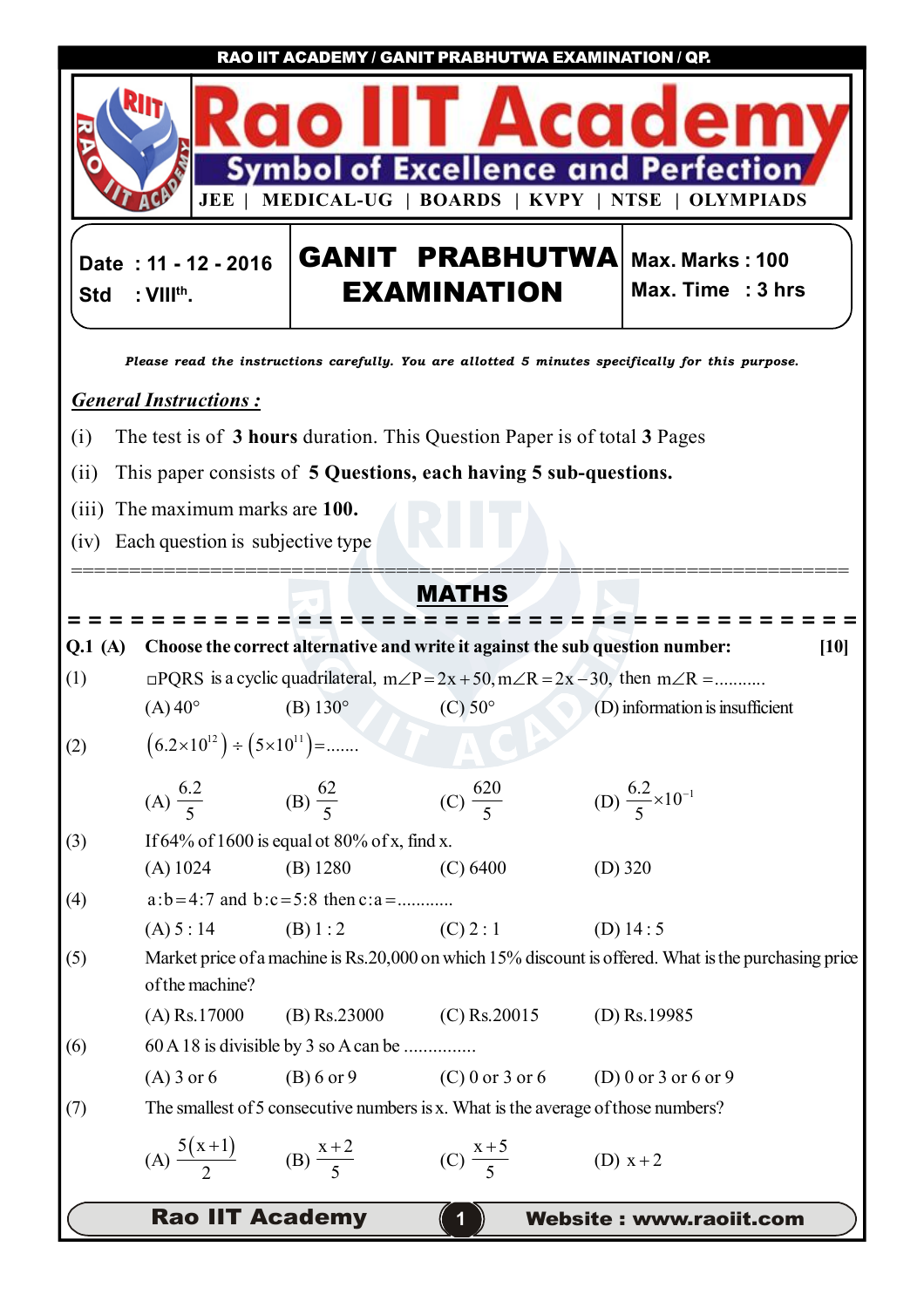| (8)        | RAO IIT ACADEMY / GANIT PRABHUTWA EXAMINATION / QP.<br>$\sqrt{156816}$ = 396. Hence, What is the square root of $(15.6876 \times 10^{-2})$ ?     |
|------------|--------------------------------------------------------------------------------------------------------------------------------------------------|
|            | $(C)$ 39.6<br>$(A)$ 3.96<br>(B) 0.396<br>$(D)$ 396                                                                                               |
| (9)        | The sum of all exterior angles of a pentagon is                                                                                                  |
|            | $(C)$ 720 $^{\circ}$<br>(D) $1080^\circ$<br>$(A) 360^{\circ}$<br>(B) $540^{\circ}$                                                               |
| (10)       | A circle is inscribed in a square having side 42 cm. What is the area of the circle?                                                             |
|            | (A) $1764 \text{ cm}^2$<br>(B) $378 \text{ cm}^2$<br>$(C)$ 3150 cm <sup>2</sup><br>(D) 1386 cm <sup>2</sup>                                      |
| <b>(B)</b> | Write only answer of each of the following:<br>$[10]$                                                                                            |
| (1)        | The sides of a triangle are 4 cm, 4 cm, $\sqrt{32}$ cm. What is the radius of the circumcircle of the triangle.                                  |
| (2)        | Insert brackets at proper places, so that the following statement is true and write the statement                                                |
|            | $27 \div 9 \times 3 - 5 + 2 = 4$                                                                                                                 |
| (3)        | The measures of angles of a quadrilateral, in order, are 72°, 72°, 105°, 108°. Name the type of the<br>quadrilateral.                            |
| (4)        | In a running race the ratio of the time taken by three runners is $3:5:4$ . What is the ratio of their speeds?                                   |
| (5)        | Simple interest on a certain sum is $\frac{9}{16}$ th of the sum. If the rate of interest is equal to the number of years,                       |
|            | what is the rate of interest?                                                                                                                    |
| Q.2        | Solve the following sub-questions:<br>$[15]$                                                                                                     |
| (1)        | Which expression should be added to the sum of $(6l^2+4p-17)$ and $(4p^2-7p+10)$ to get                                                          |
|            | $(10p^2 - p + 11)?$                                                                                                                              |
| (2)        | Factories : $27y^3 + 8x^3$                                                                                                                       |
| (3)        | If $x^3 - 4x + 1 = 0$ ; Find the value of $x^2 + \frac{1}{x^2}$                                                                                  |
| (4)        | The length, breadth and height of a box are 12 cm, 9 cm, 8 cm. Find the length of the diagonal of the box.                                       |
| (5)        | In the adjoining figure; seg $CE \perp$ side AB                                                                                                  |
|            | $seg BD \perp side AC$<br>E                                                                                                                      |
|            | prove that $\triangle$ ABD – $\triangle$ ACE                                                                                                     |
|            | B<br>C                                                                                                                                           |
| Q.3        | Solve the following sub-questions:<br>[20]                                                                                                       |
| (1)        | If $a = b^{2x}$ , $b = c^{2y}$ , $c = a^{2z}$ , then find the value of xyz.                                                                      |
| (2)        | A works twice as fast as B. If B alone can complete a job in 18 days, find how many days will A and B<br>together take to complete the same job? |
| (3)        | Construct a segment of $\sqrt{10}$ unit length. Hence plot the point on a number line indicating $\sqrt{10}$ .                                   |
| (4)        | The difference between the circumference and the diameter of a circle is 45 cm. Find the radius of the                                           |
|            | circle $\left(\pi = \frac{22}{7}\right)$ .                                                                                                       |
|            | <b>Rao IIT Academy</b><br><b>Website: www.raoiit.com</b>                                                                                         |